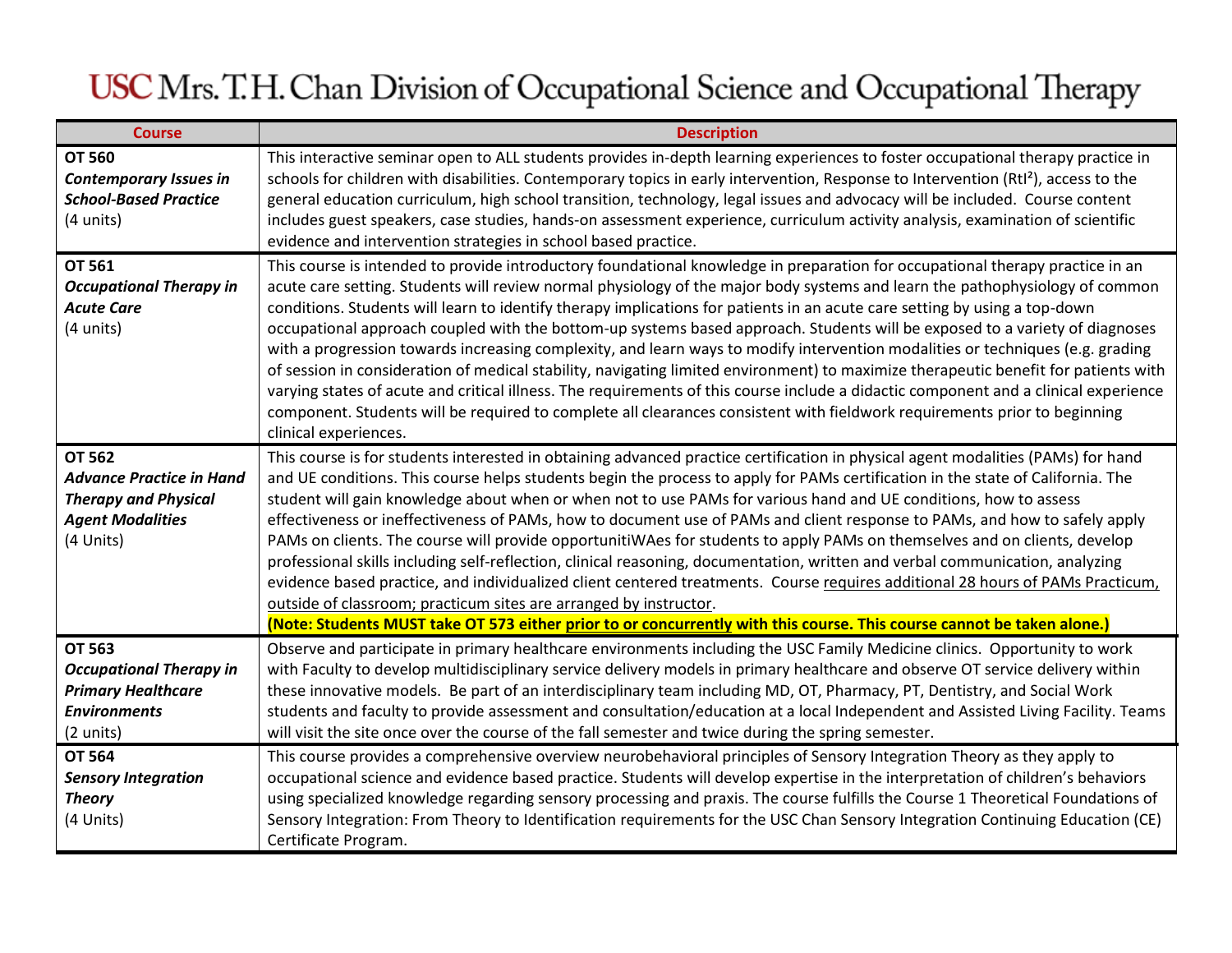| <b>Course</b>                                                                                                                        | <b>Description</b>                                                                                                                                                                                                                                                                                                                                                                                                                                                                                                                                                                                                                                                                                                                                                                                                                                                             |
|--------------------------------------------------------------------------------------------------------------------------------------|--------------------------------------------------------------------------------------------------------------------------------------------------------------------------------------------------------------------------------------------------------------------------------------------------------------------------------------------------------------------------------------------------------------------------------------------------------------------------------------------------------------------------------------------------------------------------------------------------------------------------------------------------------------------------------------------------------------------------------------------------------------------------------------------------------------------------------------------------------------------------------|
| <b>OT 565</b><br><b>Sensory Integration</b><br><b>Intervention</b><br>(4 units)                                                      | This course is a companion course to the OT 564 Sensory Integration Theory. This course provides the student with clinical<br>reasoning strategies for evaluating and implementing intervention using a sensory integration frame of reference. Participants<br>will learn about a variety of assessment tools available to measure sensory integration dysfunction. Additionally this course<br>prepares participants to provide intervention using a sensory integration frame of reference. Strategies for intervention planning<br>and clinical reasoning informed by sensory integration principles are discussed in depth. This course fulfills CE Course 2 and 3<br>requirements for USC Chan Sensory Integration Continuing Education (CE) Certificate Program.<br>(Note: Students MUST take OT 564 concurrently with this course. This course cannot be taken alone.) |
| <b>OT 566</b><br><b>Healthcare</b><br><b>Communication with</b><br><b>Spanish-Speaking Clients</b><br>(2 units)                      | This course is designed to increase students' ability and confidence in communicating with Spanish-speaking clients. Students will<br>develop communicative proficiency and accuracy in the use of the Spanish language in a therapeutic context. The course will<br>provide an introduction to the Spanish Language and adaptive communication strategies, and review the ethics involved in<br>communication across linguistic differences. Classes will include a variety of learning activities including didactic lecture, in-class<br>review, as well as listening, reading, and conversational exercises. A significant part of each lecture will be designed to support<br>practice of the Spanish language.<br>Note: No experience in Spanish is required; the course is taught at a beginner/low-intermediate level.                                                 |
| <b>OT 567</b><br><b>Contemporary Issues in</b><br><b>Occupational Therapy in</b><br><b>Early Intervention</b><br>$(4 \text{ units})$ | This course content covers contemporary issues in the occupational therapy intervention for children from birth to three years<br>with disabilities and their families. Content will address intervention within a variety of settings including the home and<br>community. A special focus of the course will be on evaluation and intervention skills required to work in culturally, linguistically,<br>and economically diverse settings. The course will provide in depth focus on specific diagnoses, common interventions, and<br>working with families. Topics include infant mental health, autism spectrum disorders, neuromotor impairments, prematurity<br>and associated complications. While background content will be offered via readings and didactic lecture, ample course time<br>allocation will be for discussions of the materials and sample cases.    |
| <b>OT 568</b><br><b>Sensory Processing and</b><br><b>Sensory Integration:</b><br><b>Special Topics</b><br>(4 units)                  | This course provides the participant with advanced information on a variety of special topics about the application of sensory<br>integration theory in context. The topics to be covered include Sensory Integration in school-based settings, Sensory Integration<br>and early intervention, Sensory Integration for children with Autism Spectrum Disorders, and Intervention with sensory-based<br>feeding and eating challenges. This course fulfills the Special Topics requirements for USC Chan Sensory Integration Continuing<br>Education (CE) Certificate Program.<br>(Note: Students MUST take OT 564 and OT 565 concurrently with this course. This course cannot be taken alone.)                                                                                                                                                                                |
| OT 571<br><b>Assistive Technology</b><br>(4 units)                                                                                   | This course explores theoretical and practical principles of assessment, selection, funding acquisition, training, and follow-up in<br>the use of everyday, adaptive, and assistive technologies such as powered mobility, computer access controls, augmentative and<br>alternative communication, environmental control, telehealth, mobile health, gaming, and virtual reality technology to enable<br>and enhance participation in meaningful occupations by individuals with a variety of disabilities across the life span.                                                                                                                                                                                                                                                                                                                                              |
| <b>OT 572</b><br><b>Ergonomics</b><br>(4 Units)                                                                                      | Ergonomics focuses on the interaction between the worker, work tasks, and work environment. Students will learn how this<br>relationship can be used to prevent work-related musculoskeletal disorders and improve occupational performance. The class<br>will include practical application of this knowledge to both office and industrial settings.                                                                                                                                                                                                                                                                                                                                                                                                                                                                                                                         |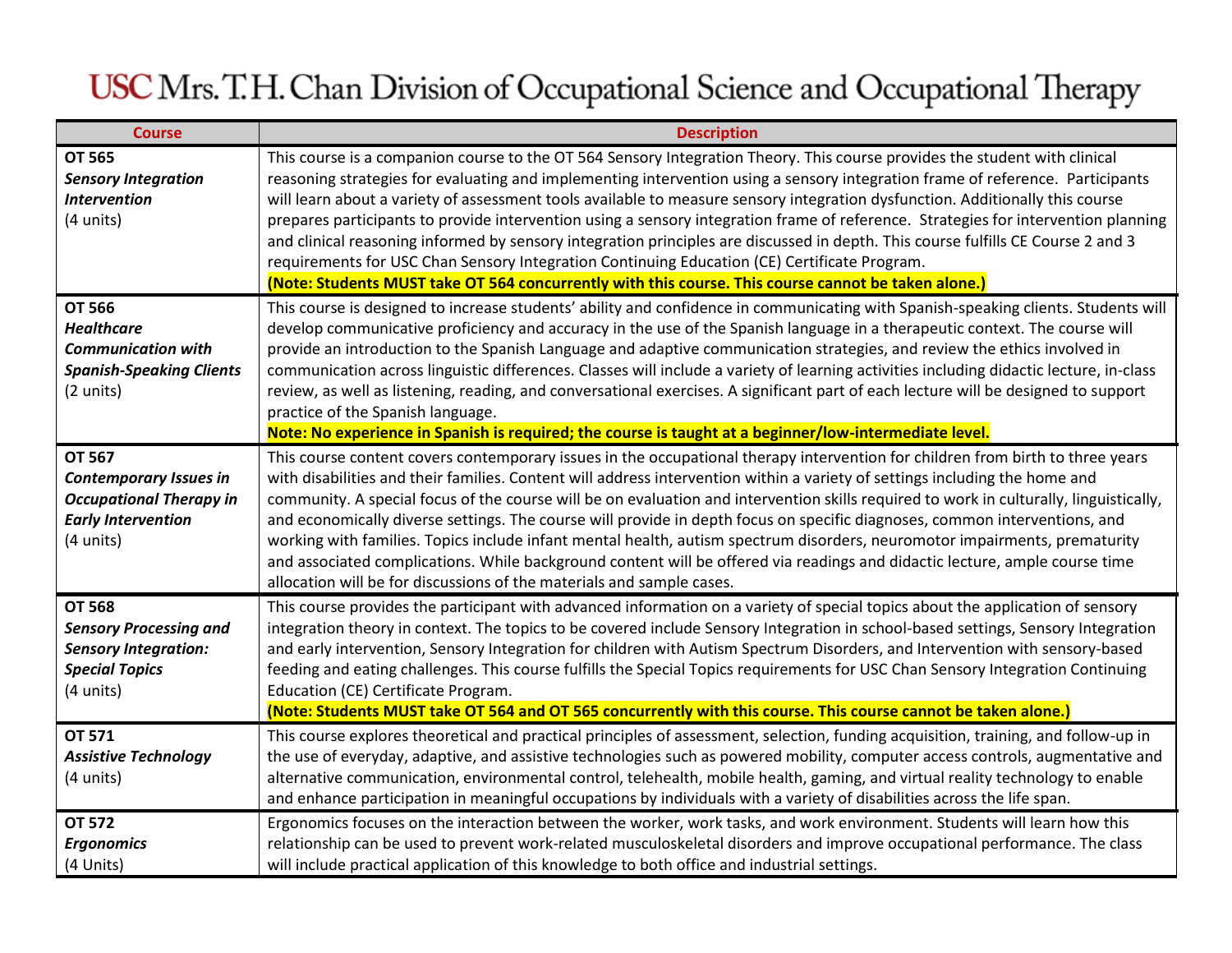| <b>Course</b>                                                                                                  | <b>Description</b>                                                                                                                                                                                                                                                                                                                                                                                                                                                                                                                                                                                                                                                                                                                                                                                                                                                                                                                                                                                                                                                                                                                                                                                                                                                                                                                                                                                                                                                                                                                                                                                              |
|----------------------------------------------------------------------------------------------------------------|-----------------------------------------------------------------------------------------------------------------------------------------------------------------------------------------------------------------------------------------------------------------------------------------------------------------------------------------------------------------------------------------------------------------------------------------------------------------------------------------------------------------------------------------------------------------------------------------------------------------------------------------------------------------------------------------------------------------------------------------------------------------------------------------------------------------------------------------------------------------------------------------------------------------------------------------------------------------------------------------------------------------------------------------------------------------------------------------------------------------------------------------------------------------------------------------------------------------------------------------------------------------------------------------------------------------------------------------------------------------------------------------------------------------------------------------------------------------------------------------------------------------------------------------------------------------------------------------------------------------|
| <b>OT 573</b><br><b>Hand Rehabilitation</b><br>(4 units)                                                       | This course will explore client-centered and occupation-based evaluation and treatment for individuals with common hand<br>disorders. Through lecture, lab, small group work, and class discussions, this course will emphasize functional anatomy of the<br>hand and will promote sound clinical reasoning skills based on consideration of key anatomical principles and patients'<br>occupation goals. Topics will include clinical examination, wound healing, scar management, physical agent modalities, splinting,                                                                                                                                                                                                                                                                                                                                                                                                                                                                                                                                                                                                                                                                                                                                                                                                                                                                                                                                                                                                                                                                                       |
|                                                                                                                | peripheral nerve injury, arthritis, tendon injury, and other hand conditions.                                                                                                                                                                                                                                                                                                                                                                                                                                                                                                                                                                                                                                                                                                                                                                                                                                                                                                                                                                                                                                                                                                                                                                                                                                                                                                                                                                                                                                                                                                                                   |
| <b>OT 574</b><br><b>Enhancing Motor Control</b><br>for Occupation<br>(4 Units)                                 | This course will provide the student with an in depth understanding of principles and methods for remediation of movement<br>impairments following upper motor neuron lesions. Through mini-lecture, laboratory experiences, seminar discussions, assigned<br>readings, journal article reviews, and patient intervention students will learn about theories and concepts of motor control,<br>motor learning, and their application to enhancing functional movement for individuals with upper motor neuron lesions. This<br>will include review of basic anatomy and biomechanics of the upper extremity, typical movement problems of adults with<br>hemiplegia, and their interference with performance in occupation. With supervision and instructor feedback, students will<br>practice movement analysis skills and assessment, handling skills based upon the Neurodevelopmental Treatment Approach<br>(NDT) and Neuro-IFRAH®, and application of these approaches to occupation-based intervention.<br>Notes: In addition to scheduled class meetings, students will participate weekly in a two-hour, an intervention session, to<br>include clinical observation of individuals with upper motor neuron lesions and provision of treatment.<br>STUDENTS MUST BE ABLE TO PROVIDE THE FOLLOWING AT THE START OF CLASS: Updated health compliance from Student<br>Health; CPR certification from the American Heart Association ONLY; HIPAA Certification; annual blood-borne pathogen<br>training; and all RLANRC human resources documents (please obtain information from your course instructor). |
| <b>OT 575</b><br><b>Dysphagia Across the</b><br>Lifespan: Pediatrics<br><b>Through Geriatrics</b><br>(2 Units) | This course is intended for students who want to gain a better understanding of dysphagia through the lifespan and how it fits<br>into OT Standards of Practice. This course will cover the oral, pharyngeal, and esophageal structures and functions as they relate<br>to normal and dysfunctional swallowing as well as assessment and treatment strategies for patients and caregivers by utilizing a<br>combination of didactic, case study, and hands on techniques. Completion of the course will fulfill 24 of the recommended 45<br>hours of continuing education coursework needed for the dysphagia specialized certification for California.<br>Note: This is a 6-week course that will take place during the first half of the semester.                                                                                                                                                                                                                                                                                                                                                                                                                                                                                                                                                                                                                                                                                                                                                                                                                                                            |
| <b>OT 577</b><br><b>Seminar in Occupational</b><br><b>Therapy</b><br>(2 Units)                                 | This course stresses application of course content to specific clinical problems and helps synthesize the past two years of<br>coursework. The course encourages students to integrate theoretical knowledge and practical skills in order to critically<br>investigate what would be considered "best practice" for a large selection of diverse case scenarios. This high level of clinical<br>reasoning skills is crucial for students as they prepare for the NBCOT exam and for their future careers as occupational therapists.<br>Note: This is a 6-week course that will take place during the second half of the semester.                                                                                                                                                                                                                                                                                                                                                                                                                                                                                                                                                                                                                                                                                                                                                                                                                                                                                                                                                                             |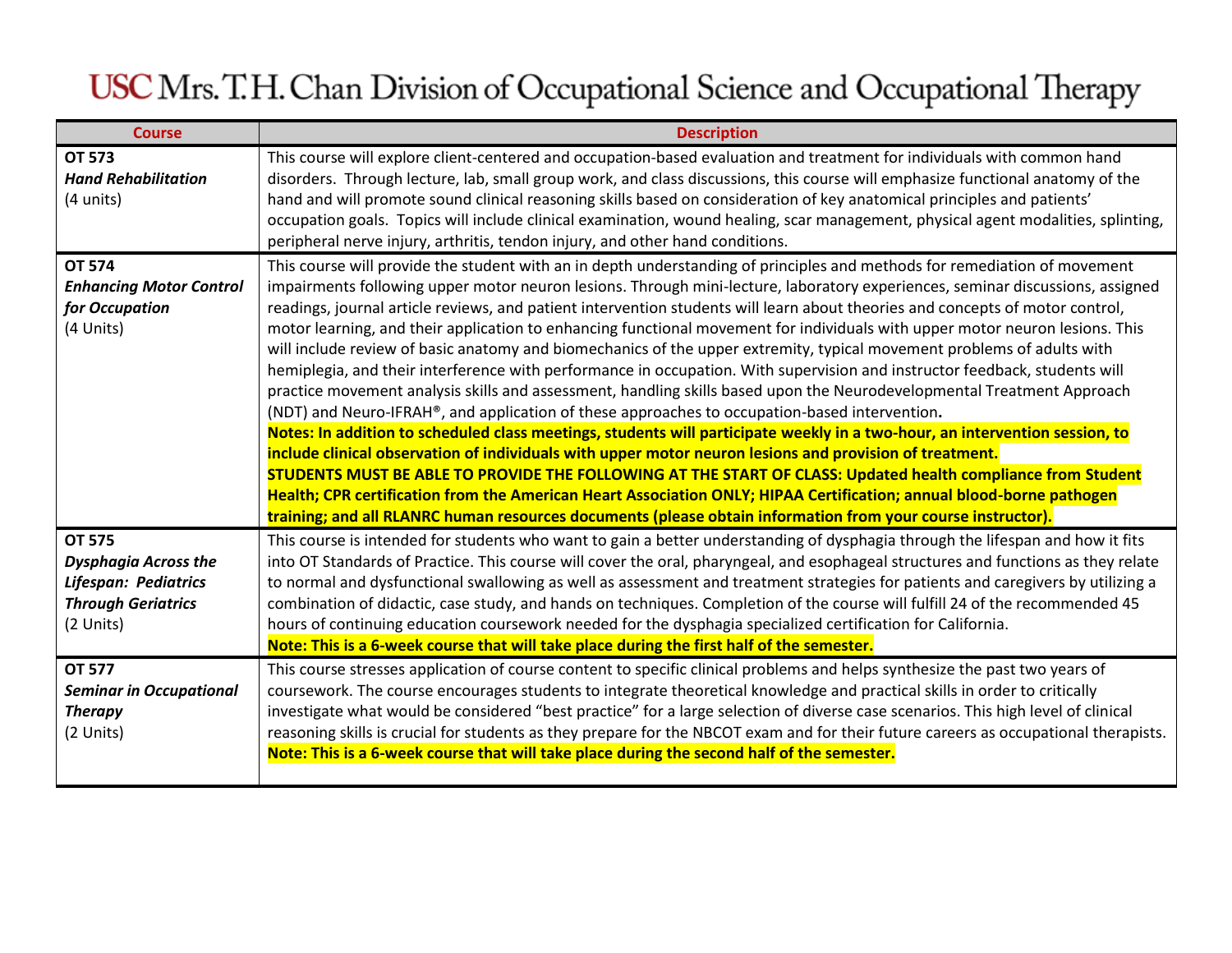| <b>Course</b>                                                                                                      | <b>Description</b>                                                                                                                                                                                                                                                                                                                                                                                                                                                                                                                                                                                                                                                                                                                                                                                                                                                                                                                                                                                                                                                                                                                                                                                                                                                                                                                                                                                                   |
|--------------------------------------------------------------------------------------------------------------------|----------------------------------------------------------------------------------------------------------------------------------------------------------------------------------------------------------------------------------------------------------------------------------------------------------------------------------------------------------------------------------------------------------------------------------------------------------------------------------------------------------------------------------------------------------------------------------------------------------------------------------------------------------------------------------------------------------------------------------------------------------------------------------------------------------------------------------------------------------------------------------------------------------------------------------------------------------------------------------------------------------------------------------------------------------------------------------------------------------------------------------------------------------------------------------------------------------------------------------------------------------------------------------------------------------------------------------------------------------------------------------------------------------------------|
| <b>OT 578</b><br><b>Therapeutic</b><br><b>Communication for the</b><br><b>Healthcare Practitioner</b><br>(4 units) | This course will explore the principles and practice of a variety of therapeutic communication skills to include motivational<br>interviewing, mindfulness, and cognitive behavioral therapy. Much of health care today involves helping patients/clients manage<br>conditions whose outcomes can be greatly influenced by lifestyle or behavior change. There are several approaches evidence<br>suggests help in this process. Motivational interviewing (MI) is an effective method to overcoming the ambivalence that keeps<br>many people from making desired changes in their lives. Mindfulness not only helps the practitioner in his or her daily life but is<br>also a method of therapeutic communication to help clients establish and meet therapeutic goals. Cognitive behavioral therapy is<br>an approach that offers the client behavioral skills or cognitive coping strategies. This course will review the conceptual and<br>research background supporting these approaches but the majority of the experience will be learning and practicing the<br>interventions and therapeutic skills. Present and past exposure to patients/clients will be useful to expand your learning<br>opportunities but not necessary in order to benefit from the course experience. A seminar/workshop method will involve lecture,<br>discussion, real-playing, and review and analysis of recorded materials. |
| OT 579<br><b>Occupation-Based Adult</b><br><b>Neurorehabilitation</b><br>(4 units)                                 | This course is designed to provide students with a general overview of occupational therapy evaluation and intervention in adult<br>neurorehabilitation across the continuum of care. This course will explore ways in which neurological impairments interfere with<br>engagement in occupation. Students will learn to integrate the motor, visual, cognitive, emotion, and language systems in<br>neurorehabilitation. Students will be introduced to the analysis of movement in functional activities, with particular emphasis on<br>movement of the trunk and upper extremity. Students will also have an opportunity to explore preparatory/adjunctive methods<br>and assistive devices. This course emphasizes evidence-based interventions with hands-on application.                                                                                                                                                                                                                                                                                                                                                                                                                                                                                                                                                                                                                                      |
| <b>OT 583</b><br>Lifestyle Redesign<br>(4 units)                                                                   | Students learn how to create and implement Lifestyle Redesign interventions across populations and settings. Prevention and<br>management of the most prevalent chronic health issues impacted by lifestyle are emphasized such as obesity, diabetes, chronic<br>pain, behavioral health comorbidities and more. Practicum experience includes exploring the Lifestyle Redesign approach<br>personally, with other students, and through clinical observation.                                                                                                                                                                                                                                                                                                                                                                                                                                                                                                                                                                                                                                                                                                                                                                                                                                                                                                                                                       |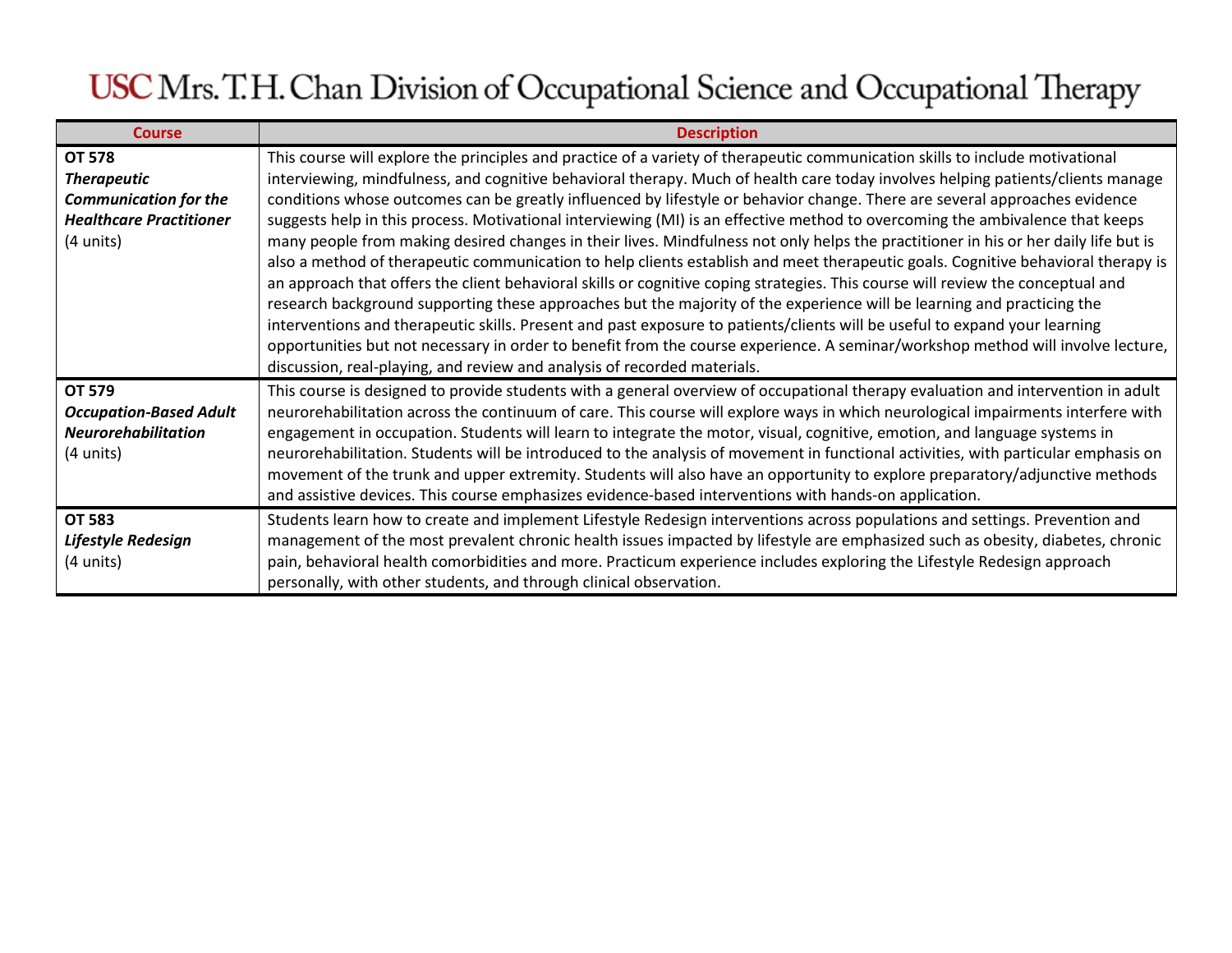| <b>OT 500 CLINICAL PROBLEMS</b>                              |                                                                                                                                                                                                                                                                   |  |
|--------------------------------------------------------------|-------------------------------------------------------------------------------------------------------------------------------------------------------------------------------------------------------------------------------------------------------------------|--|
| <b>Course</b>                                                | <b>Description</b>                                                                                                                                                                                                                                                |  |
| <b>OT 500</b><br><b>Community Engagement</b>                 | This course, developed as a part of the USC Chan Division Autism Initiative, is designed to teach students about facilitation and<br>support for the engagement and social participation of individuals impacted by autism spectrum disorder (ASD). Students will |  |
| for Individuals with Autism                                  | actively engage with a group of community members with ASD by facilitating participation and science learning through a series                                                                                                                                    |  |
| (2 or 4 units)                                               | of field trips to a local science museum. Students will gain practice in community-based programming, leading group activities,                                                                                                                                   |  |
|                                                              | and working with this unique population. Housed under the Sensory Integration, Engagement and Family Life Research Core,                                                                                                                                          |  |
| Preceptor                                                    | the Autism Initiative encompasses research, education, and service provision efforts to meet the needs of individuals and                                                                                                                                         |  |
| Emily Ochi, OTD, OTR/L                                       | families affect by ASD. Through this initiative, the USC Chan Division of Occupational Science and Occupational Therapy is                                                                                                                                        |  |
|                                                              | committed to fostering efficacious solutions to real world, urgent, daily dilemmas and challenges by unifying the very best of                                                                                                                                    |  |
|                                                              | the academic community and the expertise of the ASD community.                                                                                                                                                                                                    |  |
|                                                              | Note: Interview Required. First part of the course will involve planning the curriculum for program. Second part of the course                                                                                                                                    |  |
| will involve implementing the program at an off-campus site. |                                                                                                                                                                                                                                                                   |  |
|                                                              | OT 590 DIRECTED RESEARCH                                                                                                                                                                                                                                          |  |
| <b>Course</b>                                                | <b>Description</b>                                                                                                                                                                                                                                                |  |
| <b>OT 590</b>                                                | This course provides opportunities in clinical research and clinical practice at our world renowned rehabilitation facility. In the                                                                                                                               |  |
| <b>Rancho Los Amigos</b>                                     | research component of the course students will become involved in an Occupational Therapy department-wide outcomes                                                                                                                                                |  |
| <b>National Rehabilitation</b>                               | study. The Canadian Occupational Performance Measure (COPM) is a tool used by occupational therapists at Rancho to measure                                                                                                                                        |  |
| <b>Center: Canadian</b>                                      | patient outcomes across a variety of diagnostic groups. Students will be involved in COPM data review, data entry, and data                                                                                                                                       |  |
| <b>Occupational Performance</b>                              | analysis. They will have the opportunity to reflect on the outcome data and the implications for practice at Rancho. In addition,                                                                                                                                 |  |
| <b>Measure (COPM)</b>                                        | students will be invited to discuss research findings through informal discussions and formal presentations to OT staff. The                                                                                                                                      |  |
| $(2-4$ Units)                                                | clinical component of the course will focus on students observing and interfacing with OT staff engaging in occupation-based                                                                                                                                      |  |
| Instructor                                                   | practice and impairment-based interventions with patients across diagnostic areas in inpatient and outpatient treatment                                                                                                                                           |  |
| Michele Berro, MA, OTR/L                                     | settings. A student-centered approach is utilized in establishing course objectives and an educational plan for both the research                                                                                                                                 |  |
| <b>RANCHO LOS AMIGOS</b>                                     | and clinical components of this course. There is flexibility in scheduling the hours at Rancho according to the best days and                                                                                                                                     |  |
|                                                              | times for students (8 hrs. /wk. for 4 units; 4 hrs. /wk. for 2 units).                                                                                                                                                                                            |  |
|                                                              | Notes: Interview required. Enrollment limited to 3 students. 4 units = 8-10 hours/week; 2 units = 4-6 hours/week.                                                                                                                                                 |  |
| <b>OT 590</b>                                                | This course provides the opportunity for the student to be involved with the exciting and growing field of Driver Rehabilitation.                                                                                                                                 |  |
| <b>Rancho Los Amigos</b>                                     | Independent driving and community mobility is essential for clients to engage in their valued occupation-based activities.                                                                                                                                        |  |
| <b>National Rehabilitation</b>                               | Rancho's Driving Program, established in 1957, offers OT Clinical Driving Evaluations use of a driving simulator (virtual reality) to                                                                                                                             |  |
| <b>Center: OT Driver</b>                                     | assess and practice pre-driving skills, and on-the-road training using our program's modified van and car. The students will have                                                                                                                                 |  |
| <b>Rehabilitation and</b>                                    | an opportunity to experience first-hand the critical role of occupational therapy in Driver Rehabilitation. They will be involved                                                                                                                                 |  |
| <b>Training Program</b>                                      | with evidence-based research to identify best practices including the standardized assessments and training methods that are                                                                                                                                      |  |
| $(2-4$ Units)                                                | most effective. Students will assist program staff in assessing patient experience and program effectiveness through the                                                                                                                                          |  |